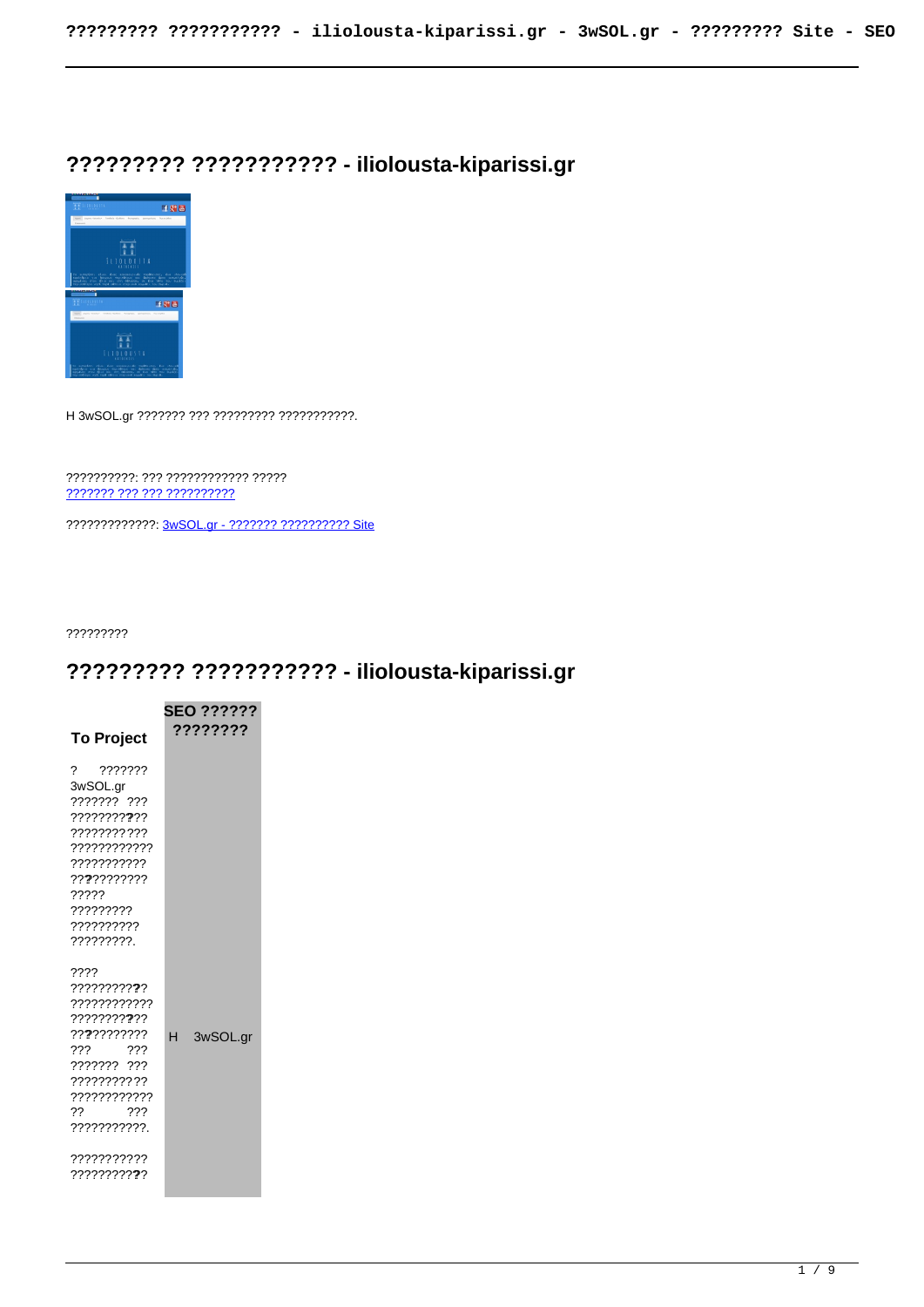| ????????????<br>???.<br>???<br><u>www.iliolousta-</u><br>kiparissi.gr ??<br>??????<br>???????????<br>???<br>??????<br>???<br>??????????<br>???????????<br>$??\,?\.$<br>?? ????????<br>??????????? | ???????<br>??? |  |
|---------------------------------------------------------------------------------------------------------------------------------------------------------------------------------------------------|----------------|--|
| ?????? ????<br>???????????<br>www.iliolousta-<br>kiparissi.gr<br>?????? ???<br>??? ????? ???.                                                                                                     | ????????????   |  |
| $\tilde{?}$<br><u>????????</u><br>???????<br><u>????????</u><br><u>????????</u><br>$\overline{?}$<br>???<br>????? ??<br>? ? ? ? ? ?                                                               | ????????????   |  |
| ???????<br>?????<br>????????<br>???????<br>????????<br>???????<br>????????<br>???????<br>????????                                                                                                 | ???????????.   |  |
| $\overline{P}$<br>???<br>????????<br>????????<br>2222222<br>???<br>internet.<br>???????<br>???????                                                                                                | ???????????    |  |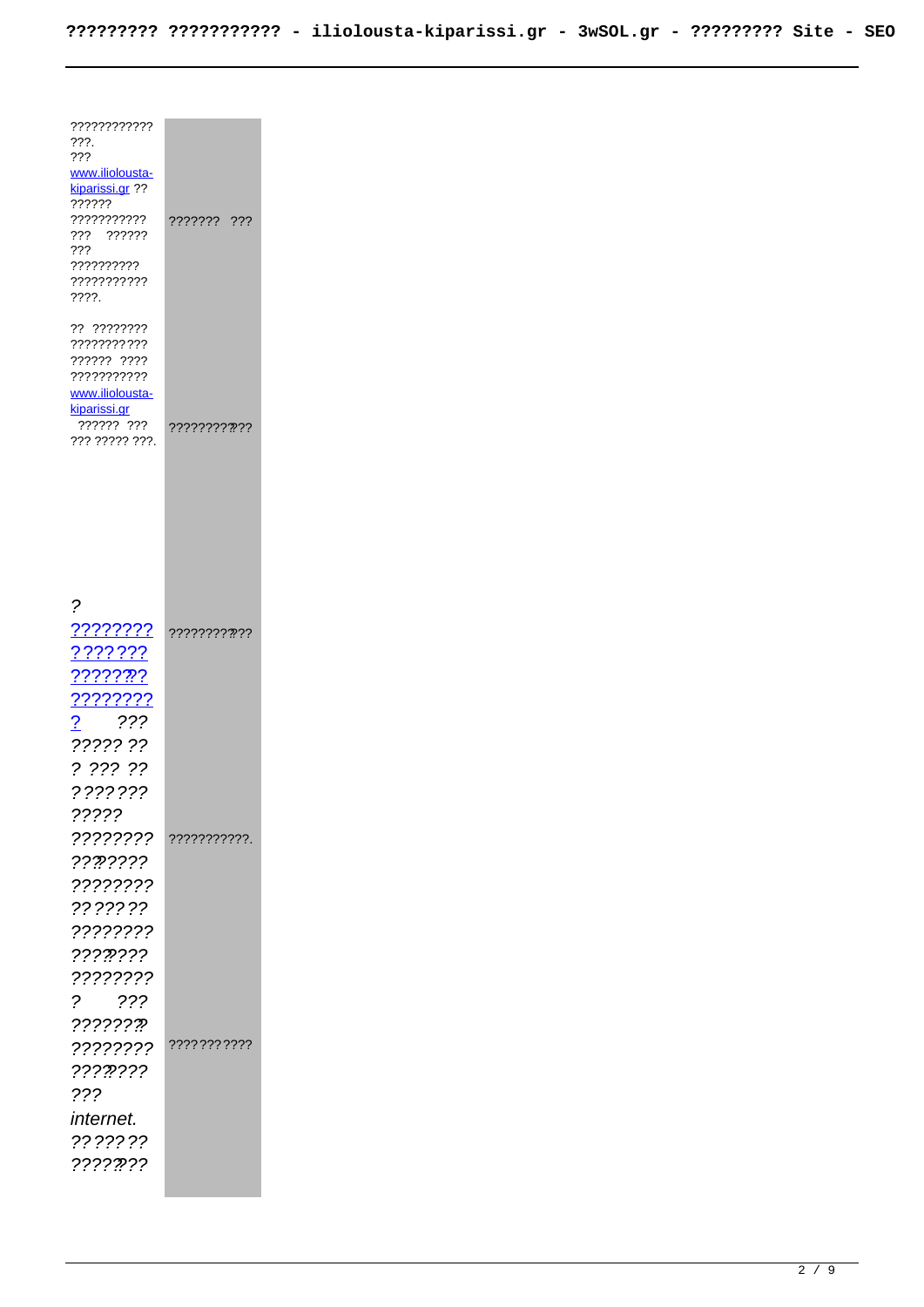| ?????<br>????<br>???????<br>???????.<br>????????<br>???? ???<br>???<br>????????<br>??? | ?????????????  |  |
|----------------------------------------------------------------------------------------|----------------|--|
| ???<br>????????<br><u> ????????</u><br>400€                                            | ??? ?? project |  |
|                                                                                        | ?????????      |  |
|                                                                                        | banners<br>??? |  |
|                                                                                        | ??             |  |
|                                                                                        |                |  |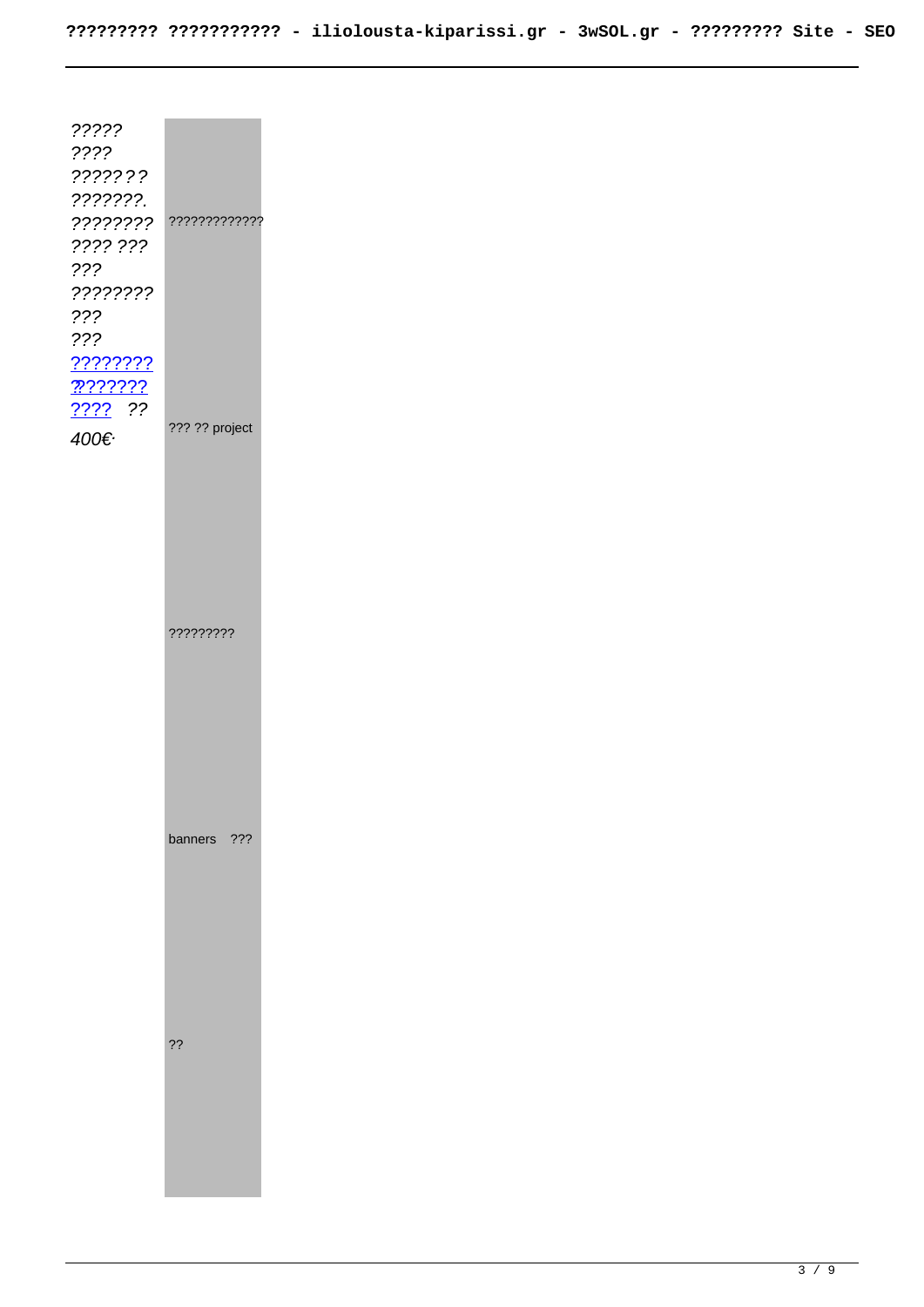| ???????????? |  |  |
|--------------|--|--|
| ??           |  |  |
| ???????????  |  |  |
| ?? ???????   |  |  |
| ???????????  |  |  |
|              |  |  |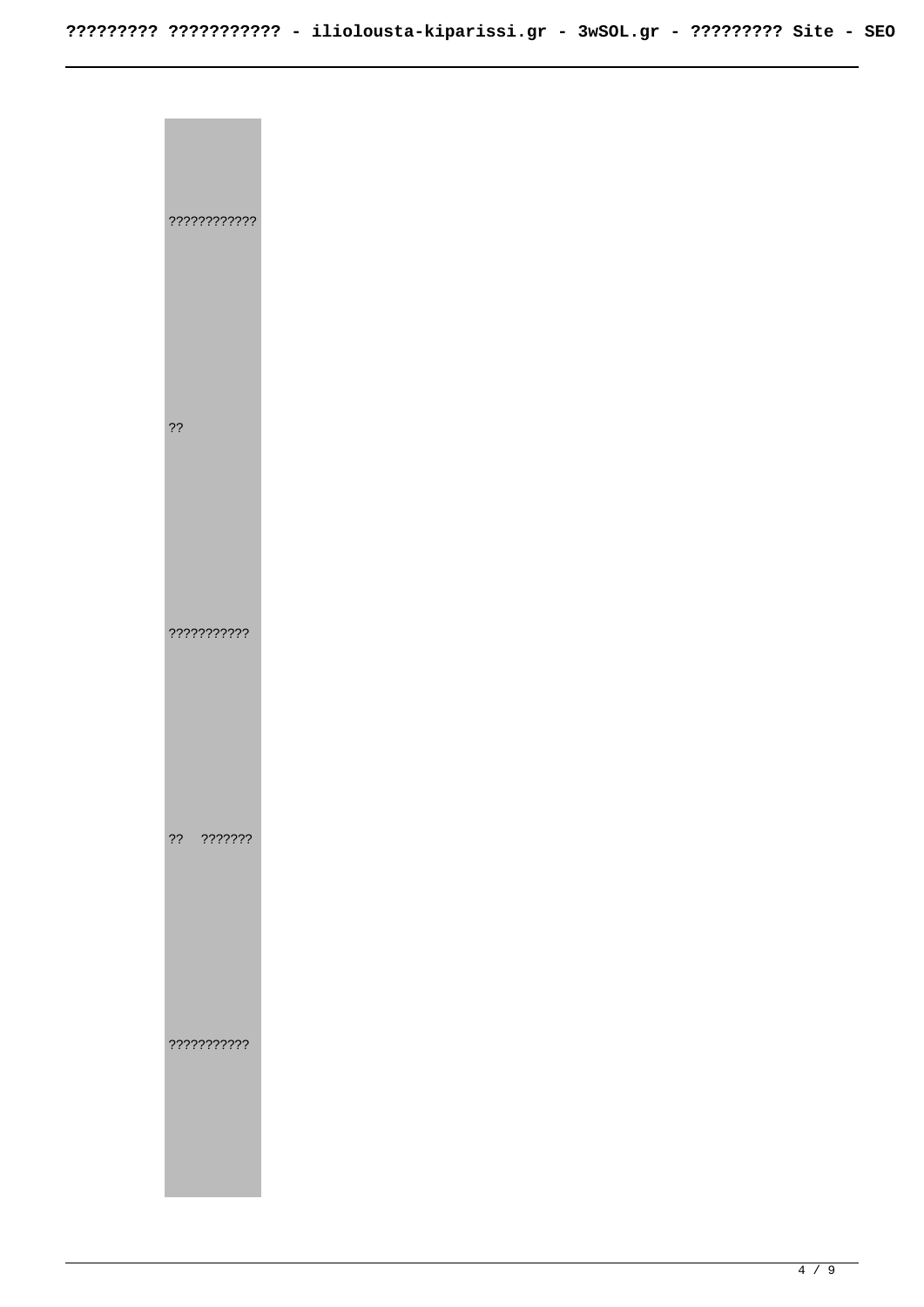| ??? ???????       |  |
|-------------------|--|
| ????????????      |  |
| ??????????.       |  |
| $\ddot{\text{?}}$ |  |
| ??                |  |
|                   |  |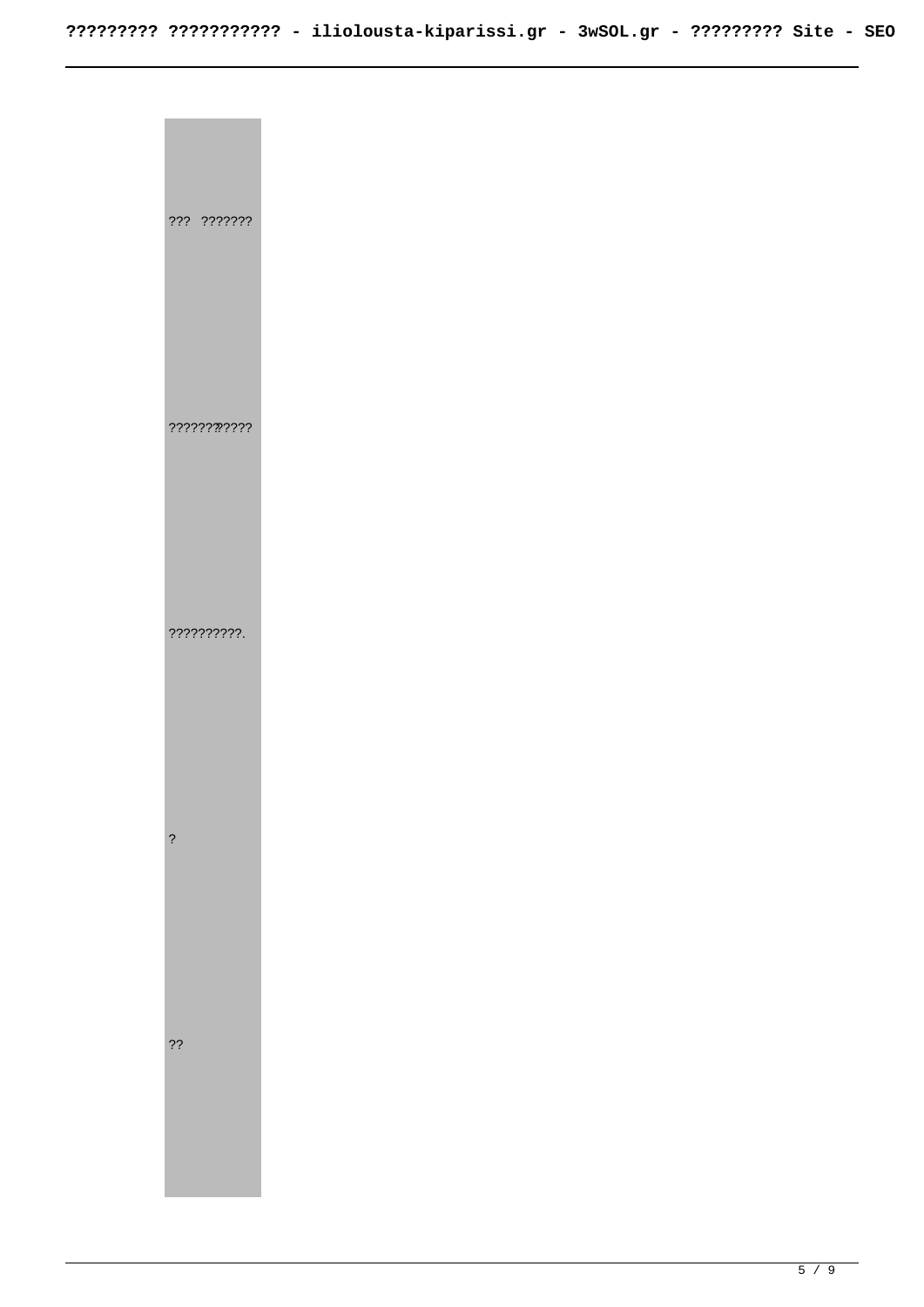| ????          |  |  |
|---------------|--|--|
| ???? ?????    |  |  |
| SEO friendly  |  |  |
| ???<br>$?$ ?? |  |  |
| ????????      |  |  |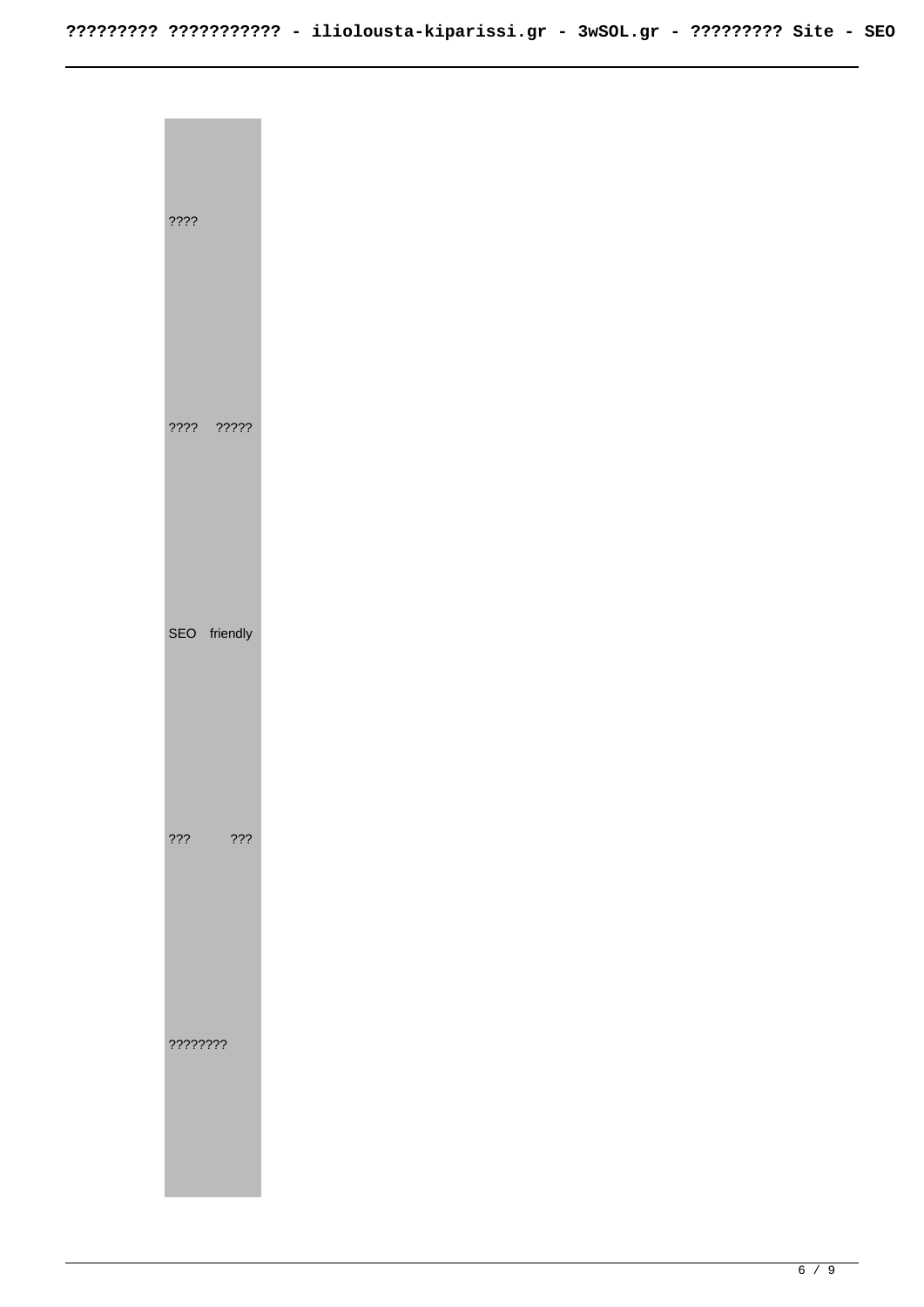| ??????????     |  |
|----------------|--|
| ???????????    |  |
| ???????????    |  |
| ????<br>$?$ ?? |  |
| ???????????    |  |
|                |  |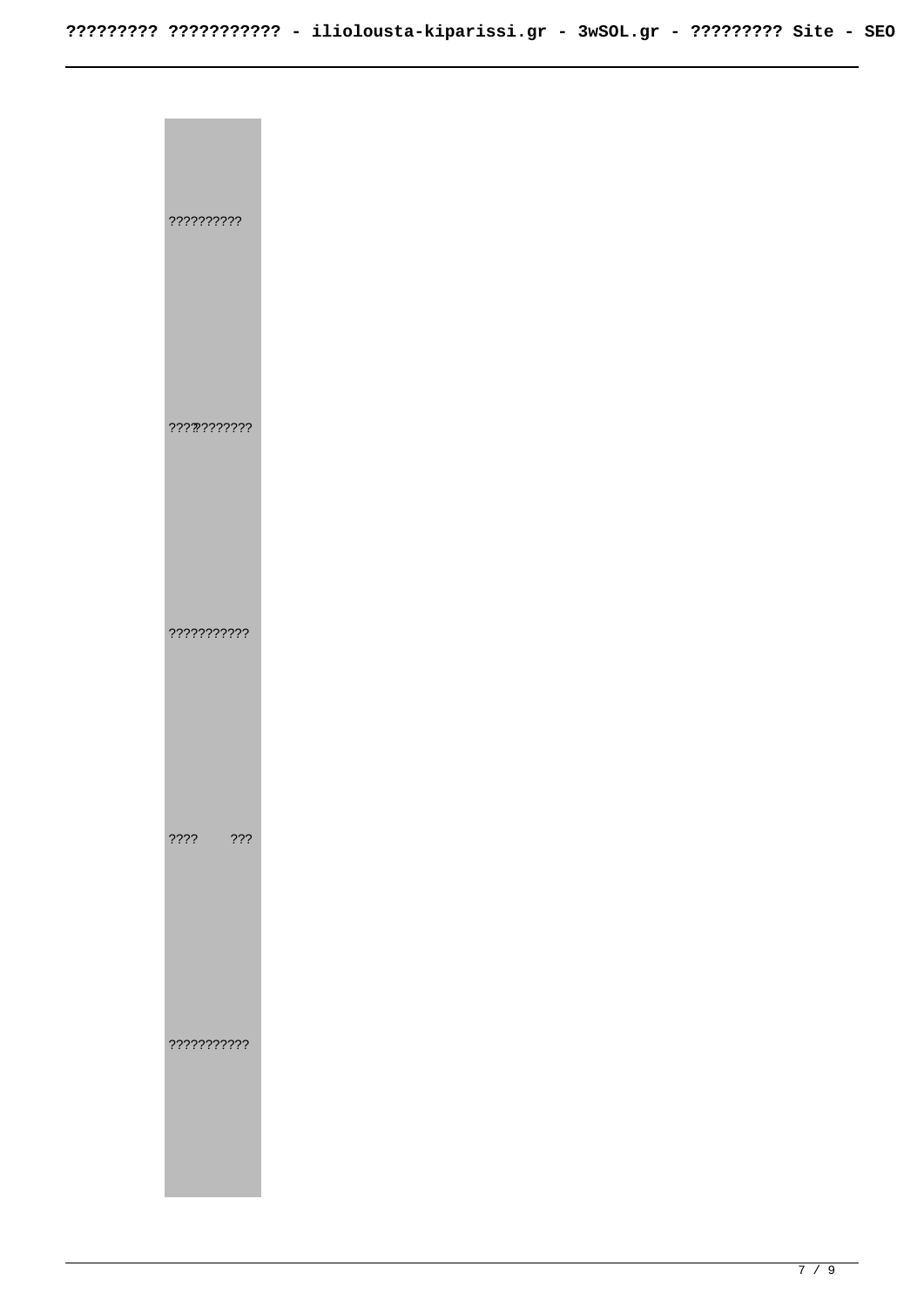| ???<br>Google    |  |
|------------------|--|
| ?????<br>?       |  |
| ????????         |  |
| ???????????      |  |
| $?$ ??<br>$?$ ?? |  |